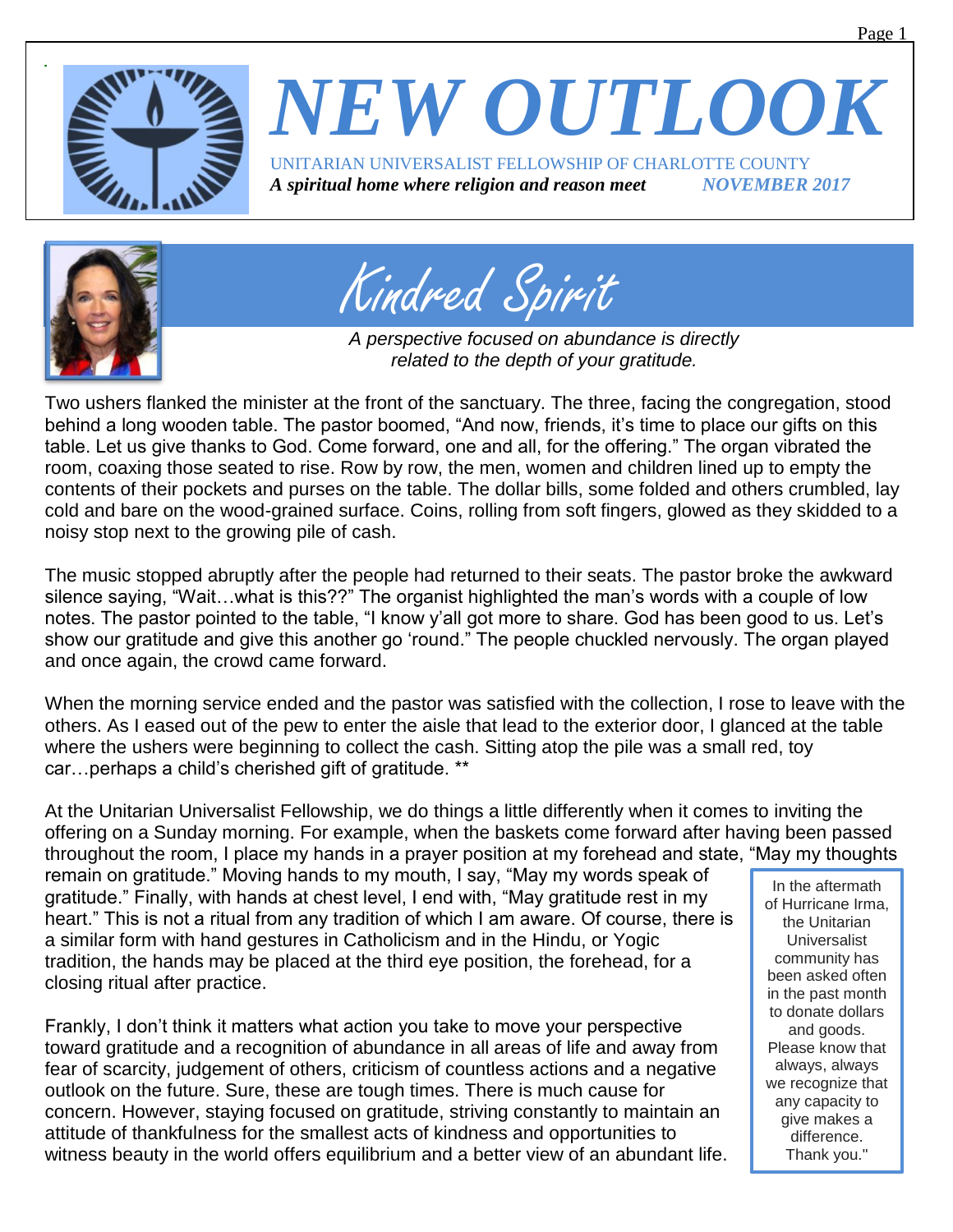

### Dear Ones

I am sorry to inform you that the plan to purchase the two acres adjacent to our back parking lot has been postponed. The sellers have discovered that the title to the property is not clear. We have high hopes that this problem will be resolved and the purchase will occur later this year. I will keep you informed as our efforts to acquire this property continue.

Regardless of the outcome, we need to express our deep gratitude to Don Liermann for his tireless efforts to enhance and expand our facilities.

One of the biggest challenges we face is adequate parking space on Sunday mornings. If you are able, **please park at the public library**.

Our Director of Music, Jim Boyle, is scheduled to return from his summer adventures on November 1<sup>st</sup>. I am so looking forward to another season of singing in the choir under his brilliant direction.

I also want to express gratitude for our new member, and volunteer summer music director, Janet Morrill. Janet, has kept us singing and laughing over the last six months. **Thank you!**

Since August, five members have been cleaning the building once each week. Each participant completes a specific task at his/her leisure. These model citizens are Herb Levin, vacuumer, Cheryl Lee, duster, John Lee, bathrooms, entry windows and kitchen cleaner, and me, sweeper/mopper. Joseph Fenty provides back up. We plan to relinquish our jobs to others for the next three-month cycle (November - January). We are saving \$ 5,200 by doing our own cleaning. If you are willing to spend an hour or two cleaning at the Fellowship each week for the next three months, contact John Lee (john1949lee@yahoo.com).

In faith, Dennis Shaw, President UUFCC Board of Trustees

### A NOTE FROM THE TREASURER Ellen McGill

Thank you to all who called or emailed me about the pledge letter they received last month. Ensuring our records are correct now will help us in January when we send a second letter in time for tax preparation. Please note that although our Fiscal Year runs from April 1 - March 31, the letter you receive in January will also include your pledge contributions and other donations from January through March of 2017.

More members are continuing to set up automatic withdrawals (weekly, monthly, or quarterly) from their checking accounts to fulfill their monthly pledges. This takes a few minutes to complete and most institutions will allow this to be done online. There are also other options available by which you can set up an Electronic Funds Transfer (EFT). If you are tired of writing checks or trying to remember when you made your last contribution, please contact me and I can provide you with options and information you need to establish either automatic checking withdrawals or EFTs.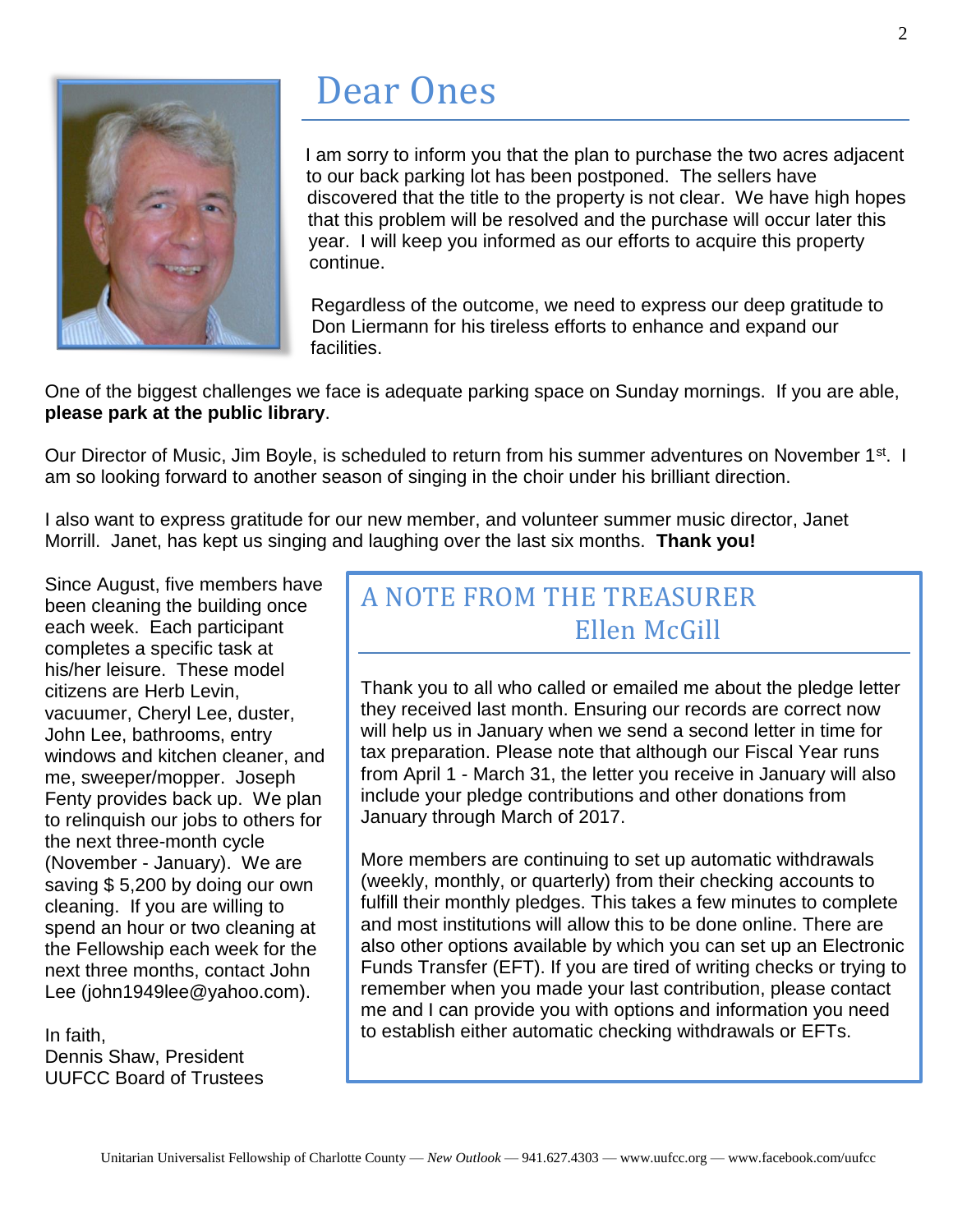# *Many Paths…*

### **Sundays**

**9:15 a.m.** Conversation Among Friends **10:30 a.m.** – Worship Service

Coffee Hour following Worship Potluck Lunch on first Sunday

### **Meditation and Buddhist Discussion Group**

**Thursday nights, 5 - 6:15 pm** Each evening, we begin with a discussion and end with a period of meditation. All are welcome to attend.

**Yoga for Life 1 st & 3rd Saturday 9am**

> Yoga mats available. \$5 Donation

### *Sunday Services Theme: What if we were a people of abundance"*

#### **November** 5 **"Waking Up White: It's Personal"**

Rev. Amy Kindred *"What I've learned is that I need not embrace extremist white supremacist beliefs to be susceptible to internalizing a host of what are considered white traits, ones that serve to hold racism in place."* Debby Irving.

Join me on a journey of introspection and exploration. Let's begin to dismantle out-of-date cultural norms that keep all of us from creating deeper relationships.

#### **November 12 "Waking Up White: It's Institutional"**

Rev. Amy Kindred Historian and professor Mark Morrison-Reed asks, "What's the consequence of not knowing Unitarian Universalism's black history?" In an effort to build the beloved community of our dreams, let's look for the lost voices.





**November 19 "Sing a Song of Gratitude"** Rev. Amy Kindred It's been said, "Thank you" is the most powerful prayer ever spoken. Who could argue otherwise?

#### **November 26 "Three Perspectives on GA 2017"** MaryHolly Allison, Ginger Abraham, Lorrie Douglas

Three members share their experiences at our faith's annual gathering – General Assembly. Come and learn more about this special event – maybe you will be inspired to attend next year!

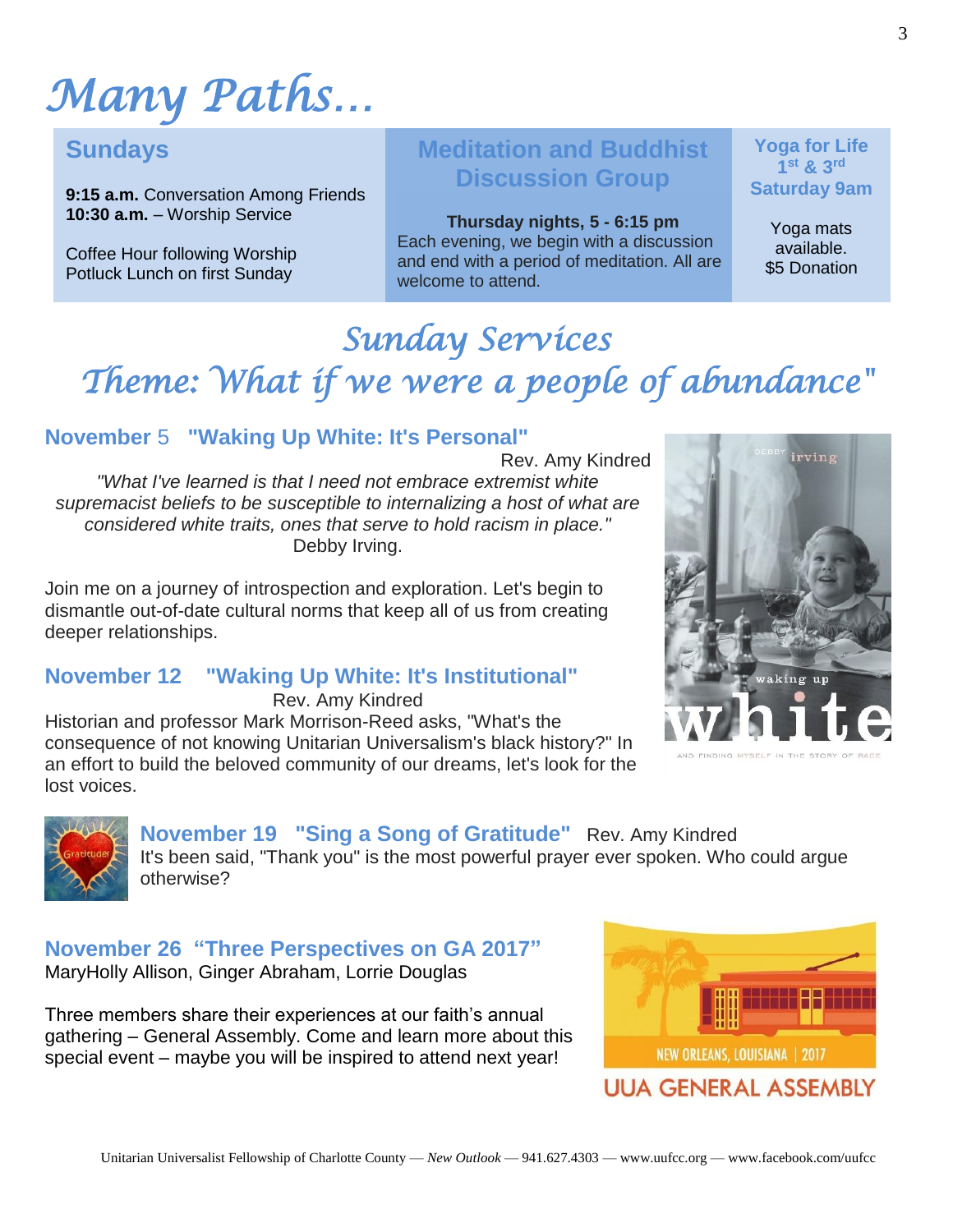# **REFlections - Religious Education at UUFCC**

Marty Wilmer, Lifespan Development Coordinator

#### **RE Classes**

In November, due to school vacations, we will have just one class, revisiting our World Travelers curriculum from last year. New children are always welcome to join us.

- November 5 Multi-generational service
- November 12 Learn about the connections we have with the Netherlands and Thanksgiving, with Miles Williams and Phil Brown
- November 19 Multi-generational service
- November 26 Multi-generational service

#### **Youth Group**

We have four youth signed up for our new Youth Group.

The Youth Group is scheduled to meet on Thursday, November 11, from 6:30 – 7:30. There will be no meeting on the 4<sup>th</sup> Thursday this month due to the holiday. Please watch the weekly Updates for more information.

#### **Thoughtful Notes**

A group of Religious Education students at the Champlain Valley UU Society in Middlebury, Vermont sent thoughtful notes to children in other congregations who were affected by one of the hurricanes. Our children were touched to receive these three notes. The tree picture says, "Hope;" the heart, "I'm sorry;" and the third says: "Dear person My name is Lucy and I am a part of the UU church in Middabary. I am also a kid. I can only begen to imagine the horror of what you are going throo. I jist want you to now that I believe in you."



We are always looking for people to serve in our Religious Education program. We have Team Leaders who act like our Worship Associates, handling all the regular details. "Guides" are other volunteers who serve one Sunday, or two. Their role for our current curriculum is to read a story and lead an activity, which are selected by me. It's easy and rewarding! Please let me know if you might be willing to help out for one Sunday. Email: [UUFCCLifespan@gmail.com.](mailto:UUFCCLifespan@gmail.com) Available dates: March 11 - Joseph Priestly, April 22 – Pete Seeger, April 29 – Norbert Capek, and May 20 – LGBTQ Justice with our older children.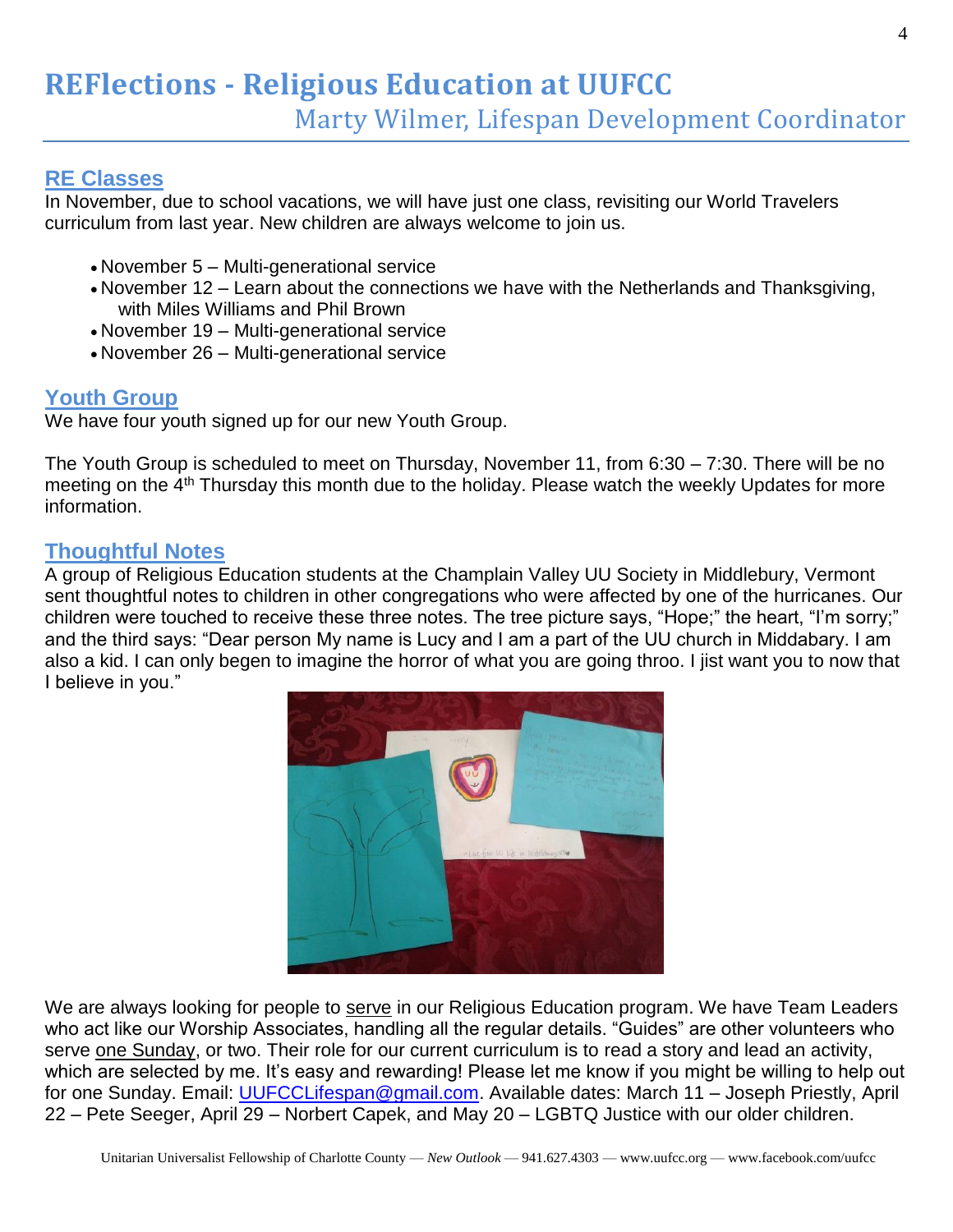#### **Holiday Play**



Plans are underway for our annual holiday play. This year, we will be doing "The Last Straw" on **December 10** (new date). We will have our first organizational meeting on Saturday, November 4, from 1-3 PM; then two more practices on Saturday mornings in December. There are several roles, both

speaking and silent, for our children and adults. We also need LOTS of props and set designs, including a large old camel and a young

sheep for the two main characters, so let me know if you would like to help with these.

#### **Many Thanks go to These UUFCC Shining Stars:**

- Mary Lou Proudfoot Kennedy, Laura Liermann, Regina Renner, and Nancy Weaver, who each read a story and led the related activity in Religious Education (RE) in October;
- Sonya Waters for assisting Joseph Fenty with our first Social Justice Sunday class for older children;
- MaryHolly Allison for donating Strange Fruit, about Billie Holiday and the power of a protest song, to the children's book library;
- Phil Brown, Joseph Fenty, Sharon Goding, and Jenn Rose, who served as a Team Leaders in October;
- Sharon Goding and Beth Clark for advising our Youth Group;
- All those who helped make our 3<sup>rd</sup> Annual Halloween Party a success, including our Youth Group who organized an activity for the younger children.

**CONTACT US - OFFICE HOURS Monday through Thursday 8 am – 2 pm**

1532 Forrest Nelson Blvd, Port Charlotte, FL 33952 941.627.4303 [www.uufcc.org,](http://www.uufcc.org/) www.facebook.com/uufcc

**Rev. Amy Kindred**, minister@uufcc.org 941.916.0957 Minister's hours: Tues. morning and Thurs. afternoon. It's best to call for an appointment.

**Chris McCoy**, Office Administrator, [office@uufcc.org](mailto:office@uufcc.org) **Dennis Shaw,** Board President, [President@uufcc.org](mailto:President@uufcc.org) **Joani Mountain**, Membership Coordinator, [joanimountain@gmail.com](mailto:joanimountain@gmail.com) **Marty Wilmer,** Lifespan Development Coordinator, UUFCCLifespan@gmail.com **Ginger Abraham**, Newsletter Editor, newsletter@uufcc.org **Article Deadline**: 20th of the month **Myrna Charry**, Communications Chair, mcharry@earthlink.net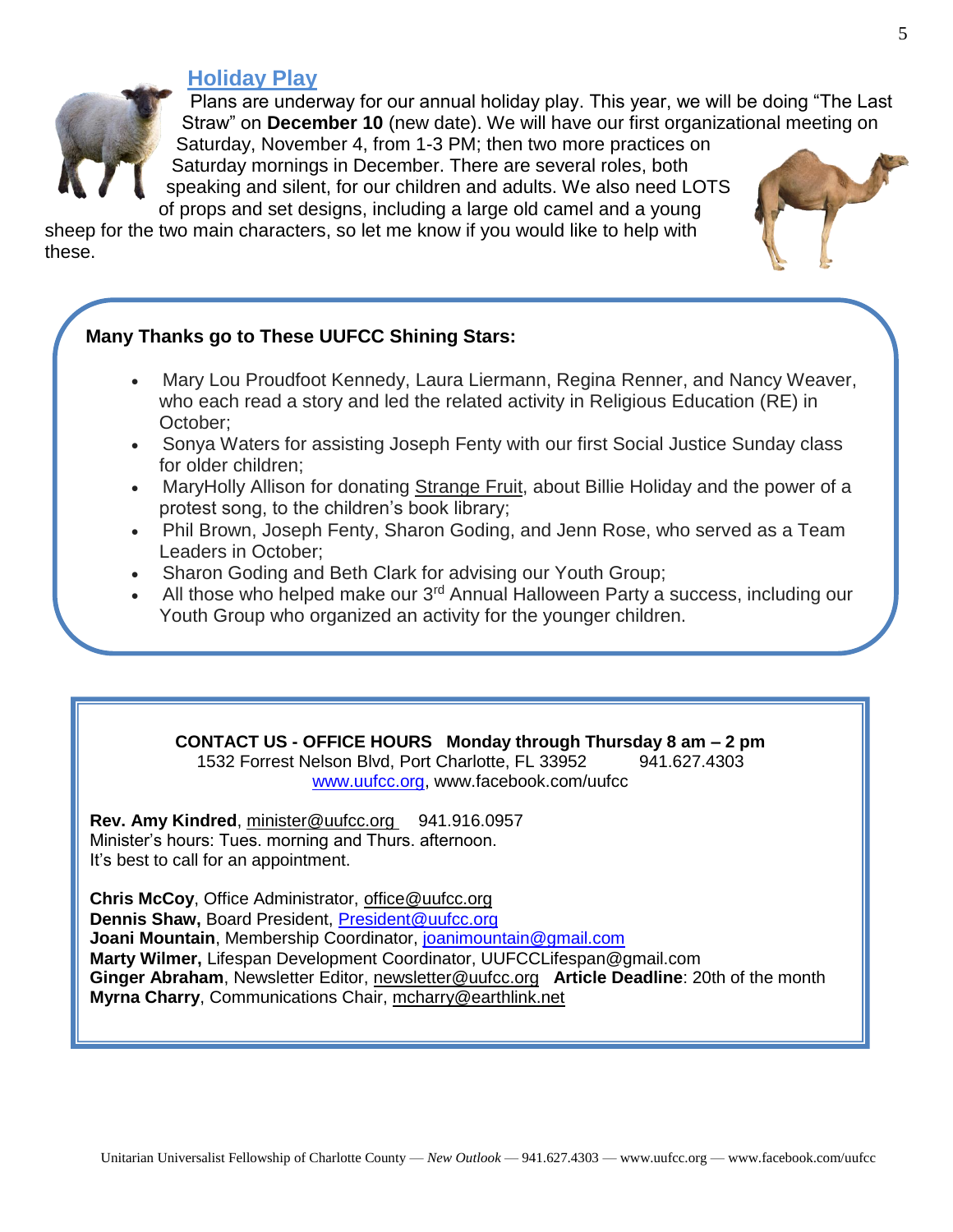## UU Endowment of Charlotte County



I am writing this article as Ben and I arrive in Cambodia. It is the end of the Festival of the Dead: Pchum Ben. In Cambodia taking care of the deceased can be as serious a preoccupation as caring for the living. As one of the most important Buddhist festivals of the year, Pchum Ben gathers families and communities together for a 15-day ritual of redemption for seven generations of ancestors. It is a highly public holiday for Cambodian citizens, many who pack up their best clothes and travel across the country to return to their hometown and villages and reunite with family members and friends. Pchum Ben is translated as a "gathering of sticky rice balls", which is part of the rituals, as is feeding the monks. The final day is a gathering for a collective

offering and prayers, granting a valuable resolution to the grief being felt by many who have lost a relative over the past 12 months. The collective act helps share the burden of bereavement while affirming the ties that bind the living.

This experience reminds me of how much I value the UU faith's traditions. As Unitarian Universalists we honor those who have died with a Celebration of Life – a very special and unique way to honor the life of the individual who has died, reflecting on their life and sharing stories. No two services are alike and that is what makes them so special. Sadly, at UUFCC, we have lost many dear ones in recent months. There have been very special services and there are more to come. I truly value these celebrations of life and the way UUs do death.

Our UU Endowment serves as our community's Memorial Fund to honor those who have been a part of our beloved community and those who we have loved dearly. These gifts will last in perpetuity. The earnings on the principal will be used to further the principles and growth of Unitarian Universalism. We are grateful for the following very generous gifts:

#### **In memory of Kurt Flachs and Clarence Perry:** Laura Flachs Mary Howard

At this time in the history of our Fellowship, with the possibility to expand our property and invest in the future of our faith, Memorial gifts may also be made to The UUFCC Capital Fund. In the words of Delmar, these funds may be used by the UUFCC Board and congregation for development or modernization of a sanctuary or other buildings supporting the Fellowship and its programs, including purchase of land and other related expenses such as architectural services, engineering or infrastructure required to meet this goal.

So, consider this option…or both funds... as we dream of expanding our space to fit our growing needs and programs. And if you have questions speak to one of the Trustees listed below. We will be glad to assist you in finding the information you may need.

It is an exciting time to be a part of UUFCC and the future of Unitarian Universalism!

With gratitude,

MaryHolly Allison, along with the other trustees Stephanie Garrett, Robert Hansman, Don Liermann, Delmar Wooden, The Endowment Trustees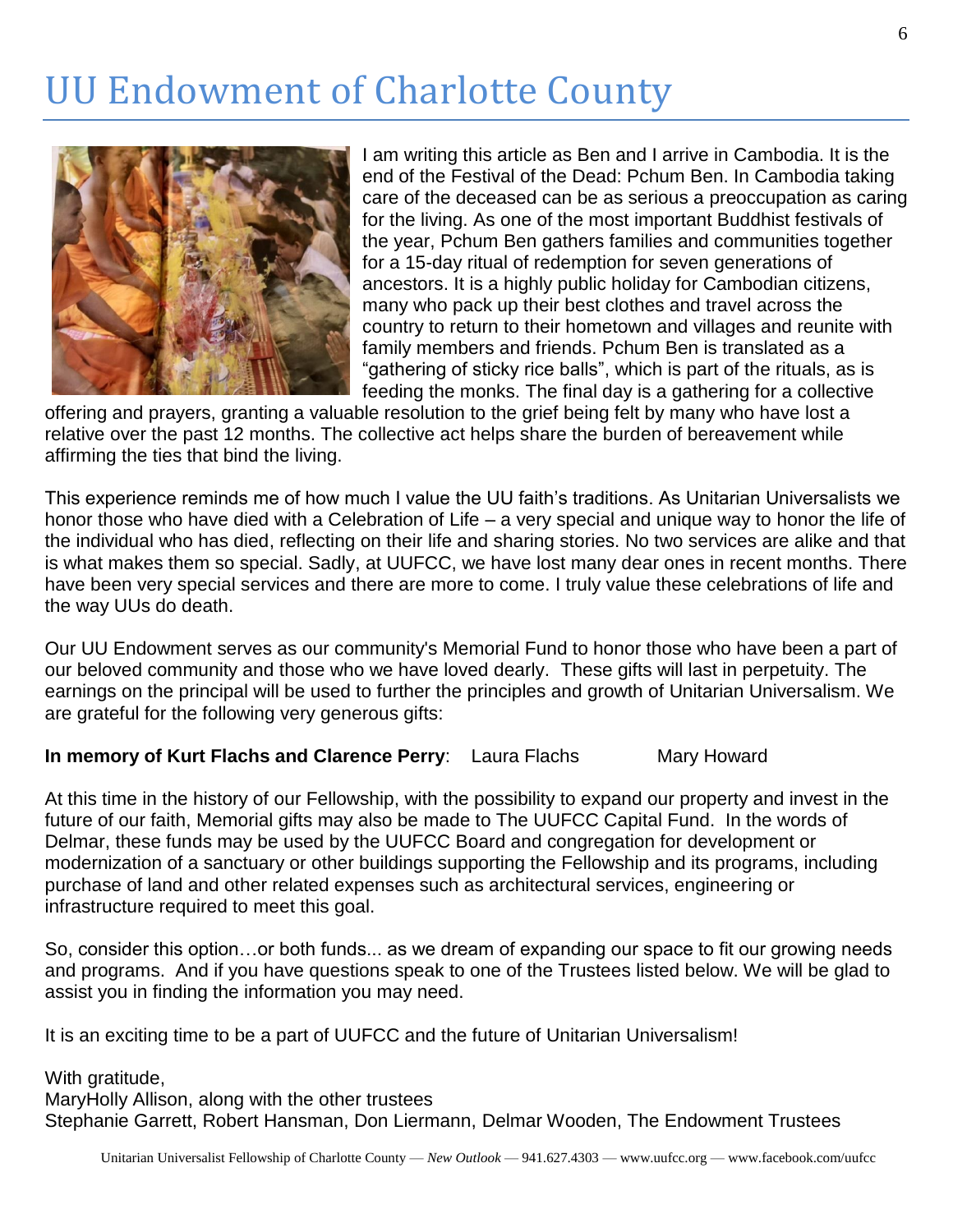## Library Update

We are in the process of cataloguing the children's books from RE. You may find them in the catalog by searching for title or author as usual or you may pull up all the catalogued children's books by typing the word juvenile in the search box. That will pull up all the juvenile books that have been catalogued. I should get the rest of them processed and in the catalogue by early December. The cataloguing scheme for the children's books will have a JUV call number followed by the first three letters of the author's last name. If you have any trouble locating the books contact either Marty Wilmer or myself and we can help you locate the book.

A special thank you goes out to Debbie Conrad for purchasing the Voices in Unitarian Universalism books for the library. *Buddhist Voices in Unitarian Universalism* has been catalogued and is currently residing on our brand new NEW BOOKS shelf located directly below the current magazine display shelf on the far right bookshelf.

With the holidays approaching, it might be a nice time to donate a book to the library. I've started a wish list of books that we would like to acquire for the library and would be happy to find one that appeals to your interests and pocketbook.

# UU Book Group

Make sure that you check the weekly update for the date and time of our Nov/Dec book discussion. The Book Group meets on the last Wednesday of the month at 1:30 p.m. except for the November and December discussions which are combined and held on a date to be determined. For further information contact either Joani Mountain (joanimountain@gmail.com) or Mary Jane Williams [\(maryjanewms@comcast.net\)](mailto:maryjanewms@comcast.net).



**November/December TBA** *Atomic Weight of Love* **by Elizabeth J. Church**  In her sweeping debut novel, Elizabeth J. Church takes us from the World War II years in Chicago to the vast sun-parched canyons of New Mexico in the 1970s as we follow the journey of a driven, spirited young woman, Meridian Wallace, whose scientific ambitions are subverted by the expectations of her era. Exquisitely capturing the claustrophobic eras of 1940s and 1950s America, *The Atomic Weight of Love* also examines the changing roles of women during the decades that followed. And in Meridian Wallace we find an unforgettable heroine whose metamorphosis shows how the women's movement opened up the world for a whole generation.

#### **January 31st** *A Prayer for Owen Meany* **by John Irving (fiction)**

In the summer of 1953, two eleven-year-old boys—best friends—are playing in a Little League baseball game in Gravesend, New Hampshire. One of the boys hits a foul ball that kills the other boy's mother. The boy who hits the ball doesn't believe in accidents; Owen Meany believes he is God's instrument. What happens to Owen after that 1953 foul ball is extraordinary. One of John Irving's best novels full of laugh-out-loud humor.

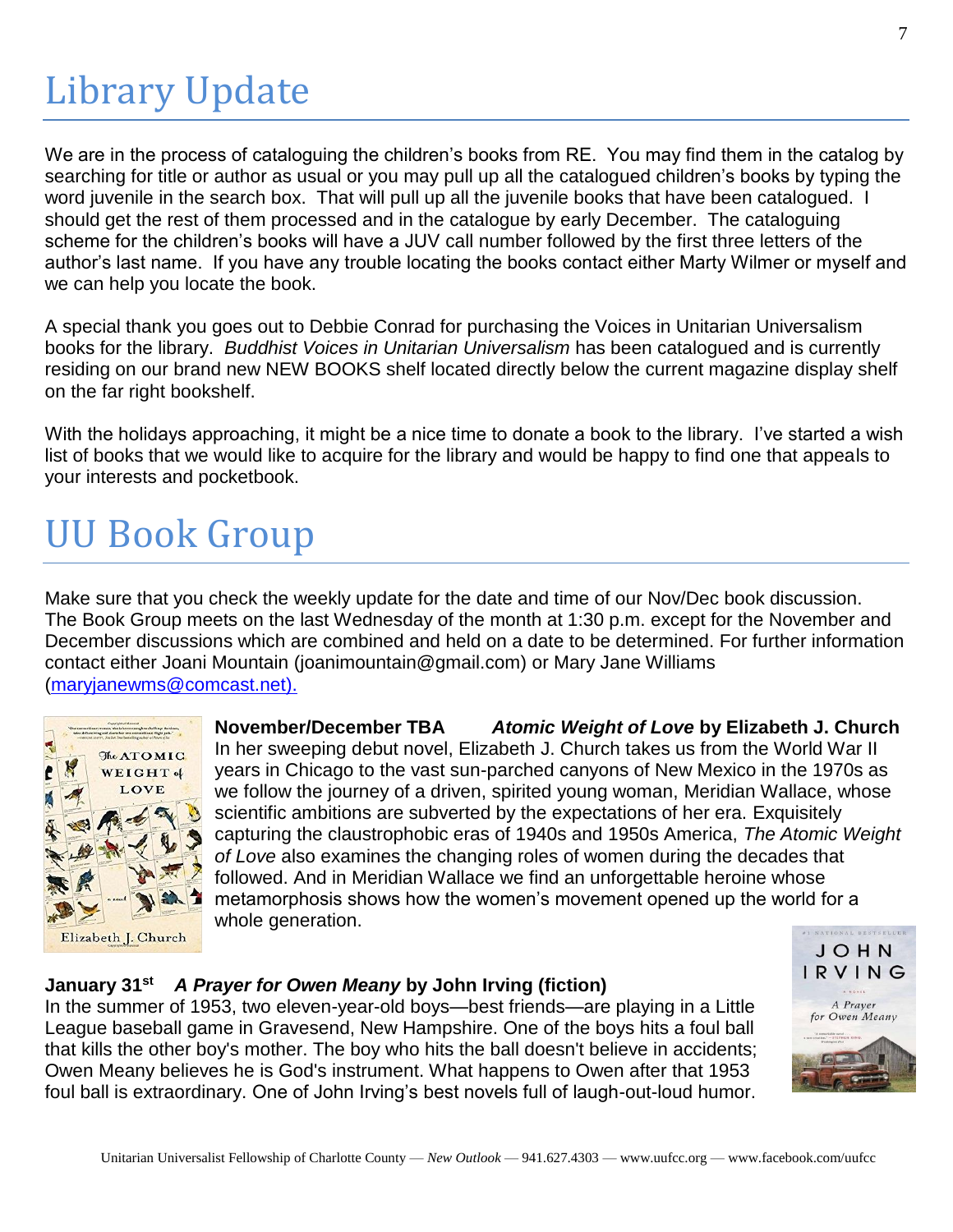#### **February 28th** *When Breath Becomes Air* **by Paul Kalanithi**

At the age of thirty-six, on the verge of completing a decade's worth of training as a neurosurgeon, Paul Kalanithi was diagnosed with stage IV lung cancer. One day he was a doctor treating the dying, and the next he was a patient struggling to live. And just like that, the future he and his wife had imagined evaporated. *When Breath Becomes Air* chronicles Kalanithi's transformation from a naïve medical student "possessed," as he wrote, "by the question of what, given that all organisms die, makes a virtuous and meaningful life" into a neurosurgeon at Stanford working in the brain, the most critical place for human identity, and finally into a patient and new father confronting his own mortality.

### Social Justice Myrna Charry

"The Plight of the Pickers" was the weekend topic at the Fellowship on Saturday Oct. 21<sup>st</sup> and Sunday Oct. 22<sup>nd</sup> sponsored by the Social Justice Committee. Edward R. Murrow's 1960s classic film: "Harvest of Shame," depicting the horrendous conditions migrant agricultural workers endured was shown followed by a Mexican style lunch prepared by the UUFCC Men's Group. After lunch "Food Chains" was shown, a film examining present conditions of the Immokalee agricultural workers. Representatives from the Coalition of Immokalee Workers (CIW) were present and explained how some conditions have improved but many problems still remain, particularly those made worse by hurricane Irma.

Gerado Reyes Chavez, a CIW organizer who considers himself a "farmer" (he grew up working the tomato fields), talked with pride of agreements reached between farm owners and pickers: against practices of sexual abuse, rape, slavery, etc. He also discussed the CIW's campaign to get companies who buy or use tomatoes (supermarkets, fast food chains, etc.) to allocate an additional penny per pound for what is picked (such an agreement has almost doubled pickers' salaries.) Among the many businesses who have signed onto the agreement are Wal-Mart, McDonalds, Taco Bell, Whole Foods, Trader Joes, and Subway, to name a few. Unfortunately, Publix and Wendy's continue to resist any agreement. The CIW is now calling for the public to stop patronizing Wendy's and urges those concerned about the humanity of farm workers to boycott this establishment. The audience and other interested parties were invited to visit the CIW in Immokalee (call 239-657-8311 to arrange a visit).

On Sunday, Sister Maureen Kelleher, Catholic nun, teacher, lobbyist and immigration lawyer spoke to the congregation describing her 27-year tenure with the Legal Aid Society of Collier County in Immokalee. During that time, she served victims of domestic violence, unaccompanied minors seeking care, those seeking to unify their families, as well as those facing deportation. For the most part, she serves low income workers from Mexico, Guatemala and Haiti who are now farm laborers in Immokalee. She spoke of her past 27 years as being a life changing celebration – "It is easy to see Christ present in each of my days."

The two days offered memorable experiences for all.